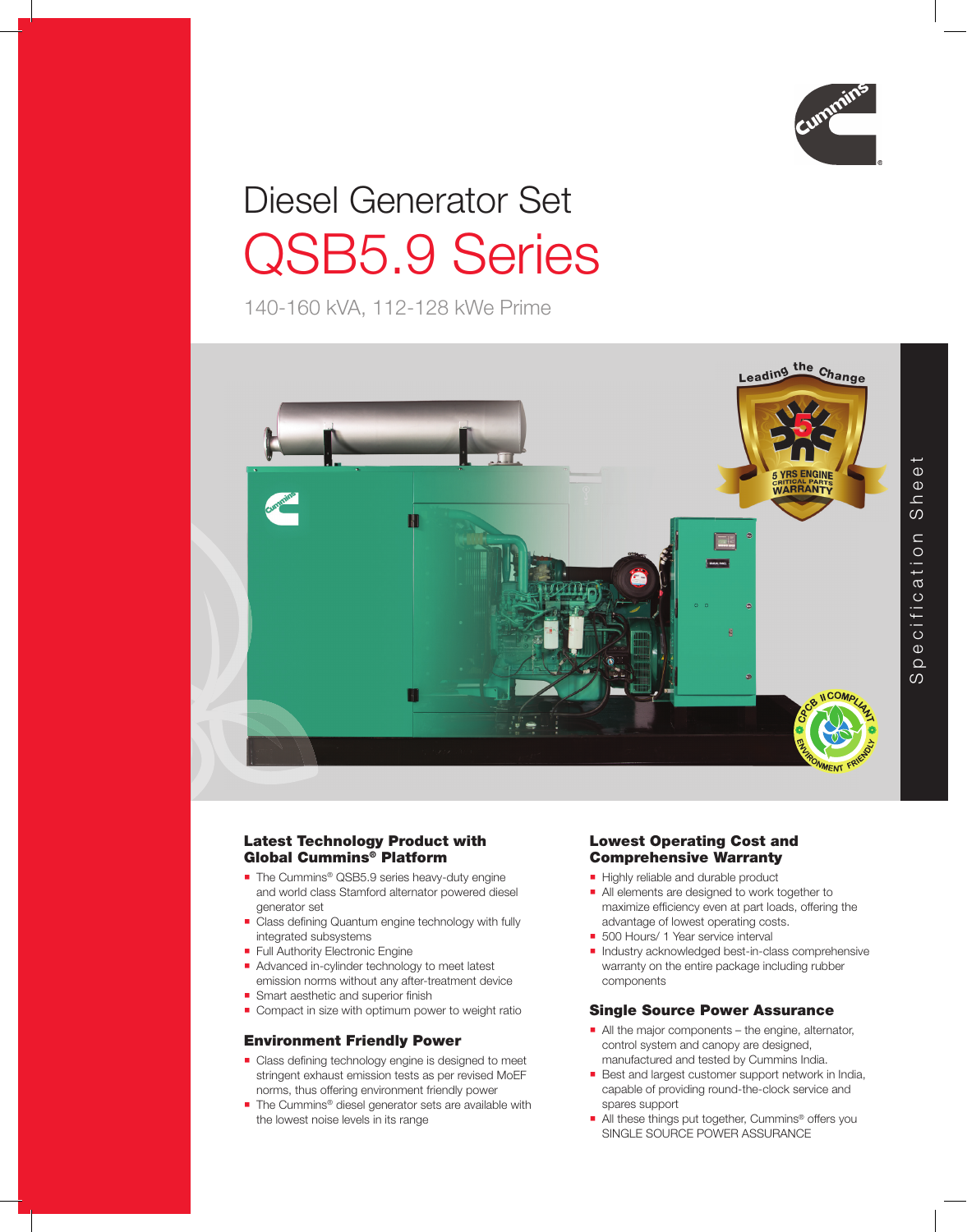#### Diesel Generator Set QSB5.9 Series Specification Sheet Specification Sheet Specification Sheet

#### Engine

- Cummins<sup>®</sup> QSB5.9 series, 6 cylinder, in-line 4 stroke, radiator cooled engine
- **Full Authority Electronic Engine**
- **Well designed air handling system with** 
	- Dry type, Heavy duty, Replaceable paper element air cleaner with restriction indicator
	- Air to air aftercooling
	- Optimised turbocharger for increased altitude capabilities
- **Best in class fuel economy with** 
	- Bosch HPCR fuel system with A1 class electronic governing
	- Dual fuel filter system: Pre filter including water
- separator and Water In Fuel (WIF) sensor and main filter Standard integral set-mounted radiator system, designed
- and tested for 50°C ambient temperature  $\blacksquare$  Full flow spin on lube oil filter
- Plate type lube oil cooler
- $\blacksquare$  First fill of lube oil and coolant
- Electrical starter motor with soft start engagement feature
- **Battery charging alternator**
- 2 x 12 V DC batteries



#### **Alternator**

- Stamford UC27 alternator frames from Cummins Generator **Technologies**
- Brushless type, screen protected, revolving field, self excited alternator conforming to IS/IEC 60034-1
- 3 Phase reconnectable winding with 12 terminals brought out for connection
- **Better motor starting capability**
- $\blacksquare$  Best in class efficiency
- Compact design with sealed bearings for longer life and lesser maintenance
- **Impregnation on all wound components for better** mechanical strength

# Control Panel

Control panel is manufactured with 14/16 gauge CRCA sheet and is powder coated for weather-proof and long lasting finish. The control panel consists of the following parts:

- PowerCommand<sup>®</sup> 1.1 Controller
- Aluminum bus bars with suitable capacity with incoming/ outgoing terminals
- **Indicating lamps for 'Load ON' and 'Set Running'**
- **Instrument fuses duly wired and ferruled**
- **MCCB** of suitable rating with overload and short circuit protections

# PowerCommand® 1.1

features The PowerCommand® control system is a microprocessorbased generator set monitoring, metering and control system with LCD display designed to meet the demands of today's engine driven generator sets



- Intuitive operator interface which includes LED backlit LCD display with tactile feel soft-switches & generator set status LED lamps
- Digital AVR for shunt or PMG excitation with torque matching.
- **Digital electronic governing with temperature compensation** and smart starting.
- SAE J1939 interface to Full Authority Electronic (FAE) engines.
- Remote start-stop
- **Engine metering: Oil pressure, Coolant temperature, Battery** voltage, Engine speed
- **AC Alternator metering: L-L Voltage and L-N Voltage,** Current (1 and 3 phase), Volt-Amperes (phase and total) and Frequency.
- **Engine protection: Low lube oil pressure, High/Low coolant** temperature, Over speed, Battery Over/Under/Weak Volts, Fail to crank/start, Sensor failure.
- AC Alternator protection: Over/Under voltage, Over/Under frequency, Over current, Short circuit and Loss of AC sensing.
- Data logging: Engine hours, Control hours, Engine starts and upto 10 recent fault codes
- Configurable glow plug control
- $\blacksquare$  Configurable cycle cranking
- 12 and 24 Volt DC operation
- Sleep mode
- Programmable I/Os (4 inputs and 2 outputs), expandable with AUX101/102 modules
- Modbus interface (RS485 RTU)
- **InPower compatible (PC based service tool)**
- Certifications meets the requirement of relevant UL, NFPA, ISO, IEC, Mil Std., CE and CSA standards

#### Silencer

Hospital grade silencer suitably optimized to meet stringent noise emission standards laid down by MoEF / CPCB

#### Mounting Arrangement

- **Engine and alternator are mounted on a common MS** fabricated base frame with AVM pads.
- Base frame with integral fuel tank is provided with drain plug, air vent, inlet and outlet connection, level indicator and provision for cleaning

#### **Optional**

- Engine: Coolant heater, Oil drain pump
- **Alternator: PMG**
- Control Panel: PC3.3, Microprocessor / relay based AMF control panel
- **Others:** Trolley mounted mobile sets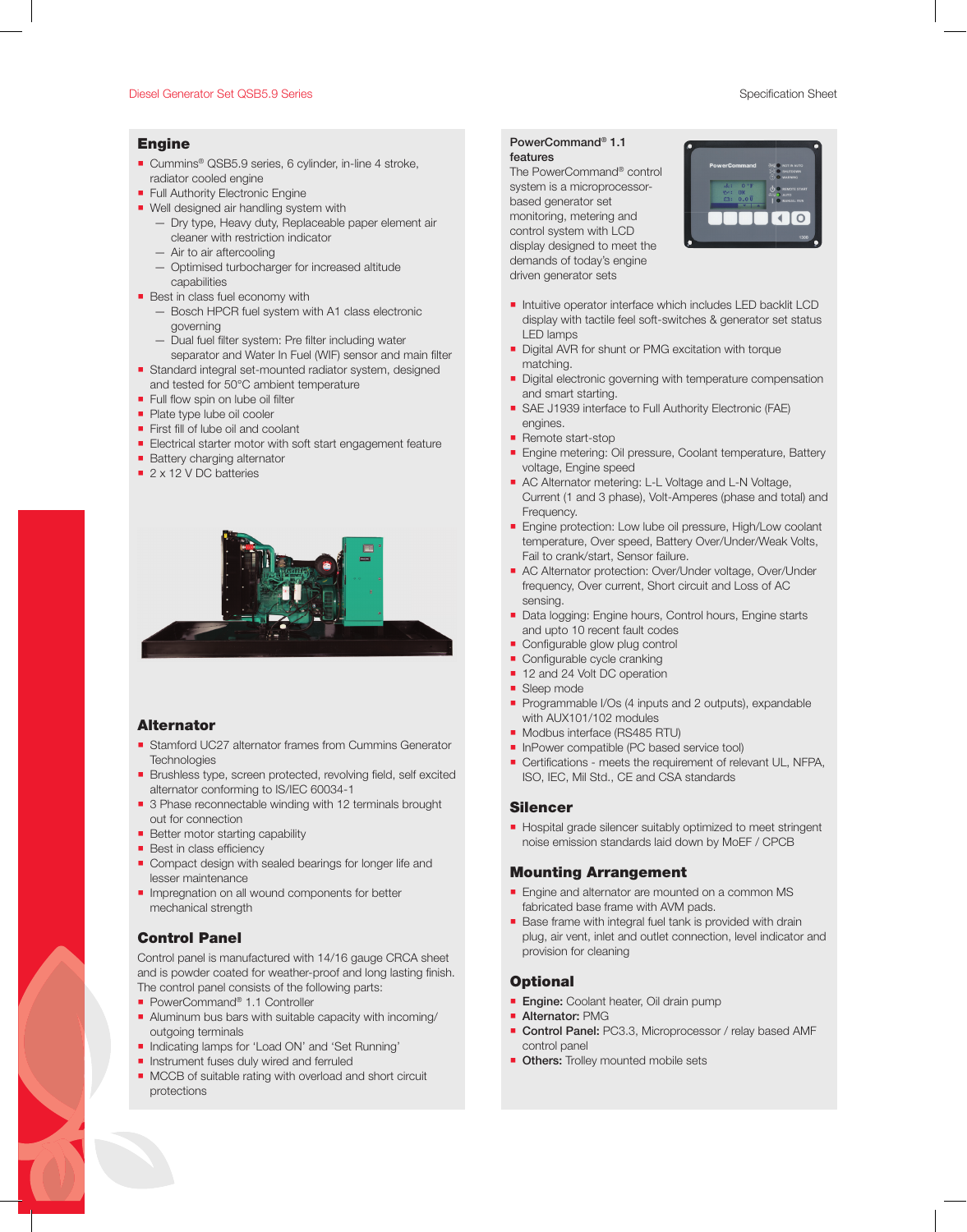#### Diesel Generator Set QSB5.9 Series Specification Sheet

#### Acoustic Enclosure

- Specially designed to meet stringent MoEF/ CPCB norms of 75 dBA @ 1mtr at 75% load under free field conditions
- The acoustic enclosure is made of CRCA sheets in munsel green shade and a structural/ sheet metal base frame painted in black
- High quality noise absorbant and fire-retardant grade acoustic insulation material (PU Foam) complying to IS 8183
- **Two point lifting for easy handling at customer site**
- **Designed to have optimum serviceability**
- Air inlet louvers specially designed to operate at rated load
- Made on special purpose CNC machines for consistency in quality and workmanship
- 11 tank pretreatment process and UV resistant powder coating of all parts to withstand extreme environment
- Use of special hardware for longer life
- **Filush styling no projections**
- **Fluid drains for lube oil and fuel**
- Fuel filling arrangement inside the enclosure

# Technical Data

| <b>Generator Set Specification</b>                            |                                                                    |                                                                   |  |
|---------------------------------------------------------------|--------------------------------------------------------------------|-------------------------------------------------------------------|--|
| Model                                                         | C140D5P                                                            | C160D5P                                                           |  |
| Duty                                                          | Prime                                                              | Prime                                                             |  |
| Power Rating kVA / kWe                                        | 140/112                                                            | 160/128                                                           |  |
| No. of Phases                                                 | 3                                                                  | 3                                                                 |  |
| Output Voltage and Frequency (V and Hz)                       | 415 V, 50 Hz                                                       | 415 V, 50 Hz                                                      |  |
| Power Factor                                                  | 0.8 (lagging)                                                      | 0.8 (lagging)                                                     |  |
| Current (A)                                                   | 195                                                                | 223                                                               |  |
| <b>RPM</b>                                                    | 1500                                                               | 1500                                                              |  |
| <b>Engine Specification:</b>                                  |                                                                    |                                                                   |  |
| Make                                                          | Cummins <sup>®</sup>                                               | Cummins <sup>®</sup>                                              |  |
| Model                                                         | QSB5.9-G1                                                          | QSB5.9-G2                                                         |  |
| MoEF Certified Power (bhp)                                    | 184                                                                | 206                                                               |  |
| Required Power for Rated kVA (bhp)                            | 175                                                                | 197                                                               |  |
| Cooling                                                       | Liquid Cooled (EG Compleat 50:50)                                  | Liquid Cooled (EG Compleat 50:50)                                 |  |
| Aspiration                                                    | Turbocharged, Charge Air Cooled                                    | Turbocharged, Charge Air Cooled                                   |  |
| No. of cylinders                                              | 6, In-line                                                         | 6, In-line                                                        |  |
| Bore (mm) x Stroke (mm)                                       | 102 x 120                                                          | 102 x 120                                                         |  |
| Compression ratio                                             | 16.5:1                                                             | 16.5:1                                                            |  |
| Displacement (litre)                                          | 5.88                                                               | 5.88                                                              |  |
| Fuel                                                          | <b>High Speed Diesel</b>                                           | <b>High Speed Diesel</b>                                          |  |
| Fuel consumption @75% load with radiator and fan* (litre/hr)  | 25.92                                                              | 29.93                                                             |  |
| Fuel consumption @100% load with radiator and fan* (litre/hr) | 31.91                                                              | 35.95                                                             |  |
| Performance class of generator set                            | ISO 8528-5 G2                                                      | ISO 8528-5 G2                                                     |  |
| Starting system                                               | 24 V DC Electrical                                                 | 24 V DC Electrical                                                |  |
|                                                               | CI4+15W40                                                          | CI4+ 15W40                                                        |  |
| Lube oil specification                                        |                                                                    |                                                                   |  |
| Lube oil sump capacity, High-Low level (litre)                | 14.2-12.3                                                          | 14.2-12.3                                                         |  |
| Total lubrication system capacity (litre)                     | 15.7                                                               | 15.7                                                              |  |
| Total coolant capacity (litre)                                | 25.6                                                               | 25.6                                                              |  |
| Exhaust pipe size (inch)                                      | $\overline{4}$                                                     | 4                                                                 |  |
| Total wet weight (Engine+Radiator) <sup>##</sup> (kg)         | 552                                                                | 552                                                               |  |
| Length x Width x Height (Engine) (mm)                         | 1066 x 642 x 1029                                                  | 1066 x 642 x 1029                                                 |  |
| Mean piston speed (m/s)                                       | 6                                                                  | 6                                                                 |  |
| Combustion air intake @100% load $(\pm 5%)$ (cfm)             | 382                                                                | 400                                                               |  |
| Exhaust Temperature (°C)                                      | 496                                                                | 522                                                               |  |
| <b>Alternator Specification:</b>                              |                                                                    |                                                                   |  |
| Make                                                          | Stamford (CGT)                                                     | Stamford (CGT)                                                    |  |
| <b>Alternator Frame</b>                                       | <b>UCI274E</b>                                                     | <b>UCI274F</b>                                                    |  |
| Enclosure                                                     | <b>IP 23</b>                                                       | <b>IP 23</b>                                                      |  |
| Voltage regulation (Max.)                                     | ±1%                                                                | $±1\%$                                                            |  |
| Class of Insulation                                           | H Class                                                            | H class                                                           |  |
| Winding Pitch                                                 | 2/3 Pitch                                                          | 2/3 Pitch                                                         |  |
| <b>Stator Winding</b>                                         | Double layer lap                                                   | Double layer lap                                                  |  |
| Rotor                                                         | Dynamically Balanced                                               | <b>Dynamically Balanced</b>                                       |  |
| Waveform distortion/ Total Harmonic Distortion                | No load $< 1.5$ %, Non distorting<br>balanced linear load $< 5 \%$ | No load $< 1.5$ %, Non distorting<br>balanced linear load $< 5$ % |  |
| Maximum Unbalanced Load across phases <sup>#</sup>            | less than or equal to 25%                                          | less than or equal to 25%                                         |  |
| Telephonic Harmonic factor                                    | $< 2\%$                                                            | $< 2\%$                                                           |  |

*\* Fuel consumption data is based on diesel having specific gravity of 0.85 and conforming to IS:1460. Fuel consumption tolerance is +5%*

*# With the condition that none of the phases exceeds its rated current*